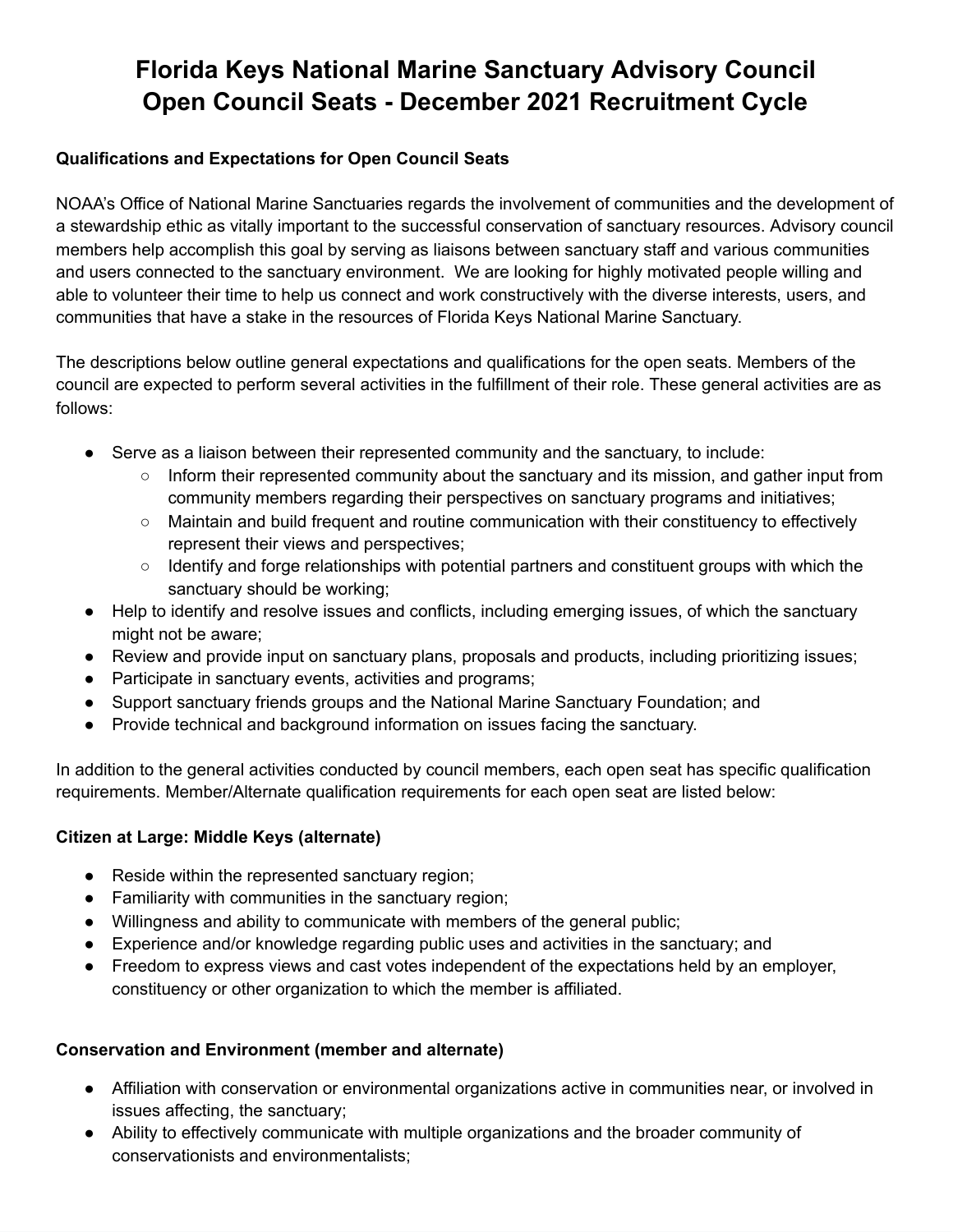- Familiarity with marine conservation issues and management approaches affecting the sanctuary;
- ● Direct experience working with or representing conservation or environmental organizations, especially those involved with marine conservation;
- ● Ability and availability to conduct conservation outreach consistent with the goals of the sanctuary and the mission of the advisory council; and

#### **Education and Outreach (alternate)**

- Affiliation with educational institutions or organizations active in communities near the sanctuary;
- Ability to effectively communicate with multiple institutions and educators;
- Direct experience with marine education programs; and
- ● Ability and availability to conduct educational outreach consistent with the goals of the sanctuary and the mission of the advisory council.

#### **Fishing: Charter Flats (alternate)**

- ● Familiarity and affiliation with flats fishing organization or flats fishing charter active in communities near the sanctuary;
- Knowledge of fishing (commercial, recreational, or both) activities within the sanctuary region;
- ● Breadth of experience and knowledge regarding fisheries law, policies, and practices affecting the sanctuary; and
- ● Ability and willingness to communicate with key representatives from the fishing (commercial, recreational, or both) industries.

# **Fishing: Commercial Shell/Scale (member and alternate)**

- ● Familiarity and affiliation with commercial fishing organization or business active in communities near the sanctuary;
- Knowledge of fishing (commercial, recreational, or both) activities within the sanctuary region;
- ● Breadth of experience and knowledge regarding fisheries law, policies, and practices affecting the sanctuary; and
- ● Ability and willingness to communicate with key representatives from the fishing (commercial, recreational, or both) industries.

# **South Florida Ecosystem Restoration (member and alternate)**

- Affiliation with conservation or research organization active in communities near the sanctuary;
- Ability to effectively communicate with multiple institutions, organizations and/or scientists;
- Direct experience with marine restoration programs;
- Knowledge of and experience with the interconnected nature of South Florida ecosystems

# **Submerged Cultural Resources (member and alternate)**

- Affiliation with submerged cultural resource organizations active in communities near the sanctuary;
- ● Ability and willingness to communicate with multiple organizations and the broader community in the sanctuary region;